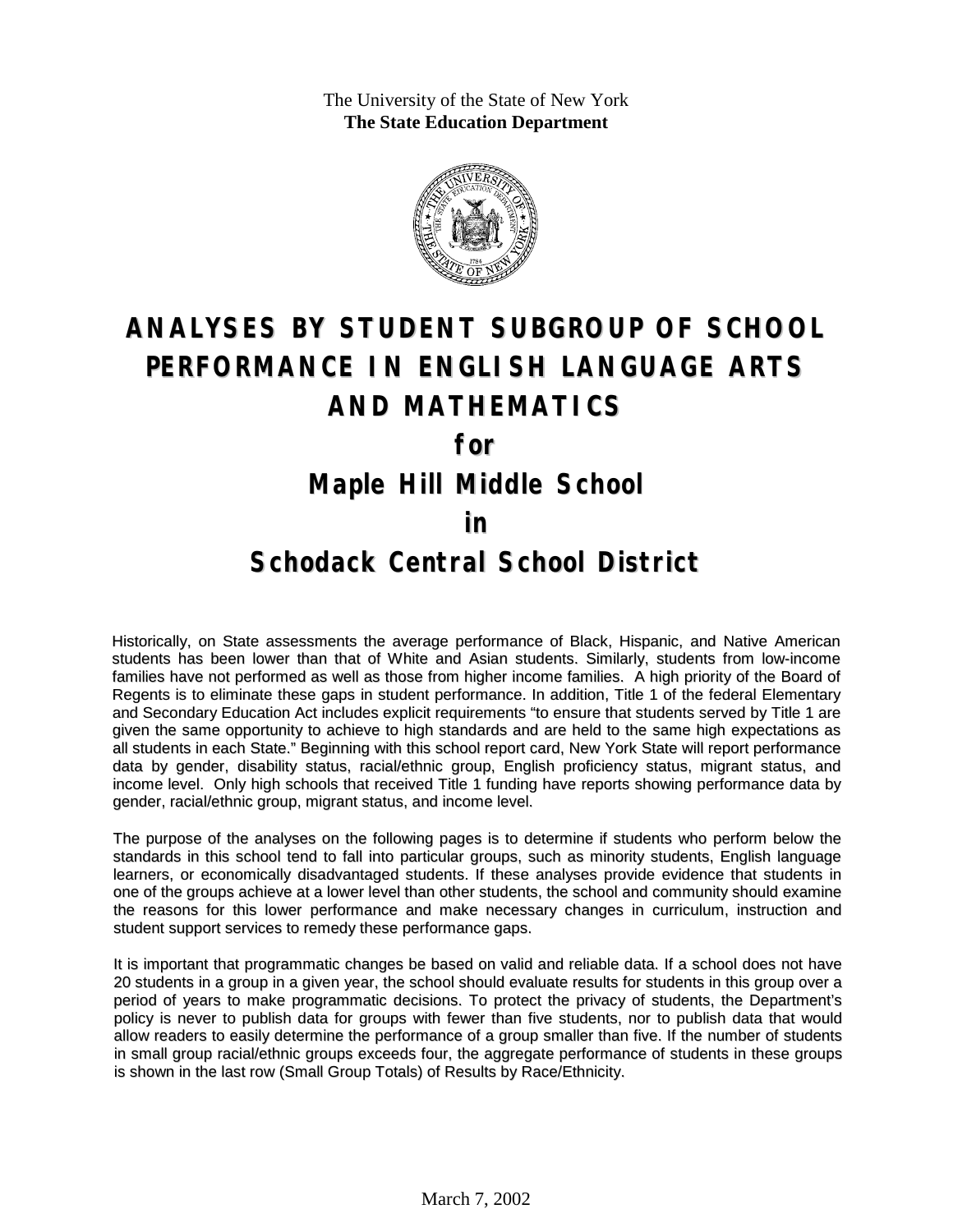# **Elementary English Language Arts**

A description of the performance levels and summary results for all general-education students and all students with disabilities can be found in the *Overview* of the New York State Report Card.

|                                       | <b>Counts of Students</b> |             |                             |                |                  |             |                |                |                  | <b>Percentages</b><br>of Tested |  |
|---------------------------------------|---------------------------|-------------|-----------------------------|----------------|------------------|-------------|----------------|----------------|------------------|---------------------------------|--|
| <b>Student Subgroup</b>               | <b>Not Tested</b>         |             |                             |                | <b>Students</b>  |             |                |                |                  |                                 |  |
|                                       | <b>ALT</b>                | ELL         | No<br>Valid<br><b>Score</b> | Level<br>1     | Level<br>2       | Level<br>3  | Level<br>4     | Total          | Level<br>$2 - 4$ | Level<br>$3 - 4$                |  |
| Results by Race/Ethnicity             |                           |             |                             |                |                  |             |                |                |                  |                                 |  |
| American Indian/Alaskan<br>Native     | $\Omega$                  | $\mathbf 0$ | $\mathbf 0$                 | $\mathbf 0$    | $\mathbf 0$      | 0           | 0              | 0              | 0%               | 0%                              |  |
| <b>Black</b>                          | $\mathbf 0$               | $\mathbf 0$ | $\mathbf 0$                 | s              | $\mathbf s$      | $\mathbf s$ | $\mathbf s$    | $\mathbf{1}$   | $\mathbf s$      | $\mathbf s$                     |  |
| Hispanic                              | 0                         | 0           | $\mathbf 0$                 | s              | s                | s           | s              | $\overline{2}$ | s                | s                               |  |
| Asian or Pacific Islander             | 0                         | 0           | 0                           | $\mathbf s$    | s                | s           | $\mathbf s$    | 1              | s                | s                               |  |
| White                                 | 0                         | 0           | $\mathbf{1}$                | $\mathbf s$    | $\mathbf s$      | ${\tt S}$   | s              | 91             | $\mathbf s$      | s                               |  |
| Total                                 | 0                         | 0           | $\mathbf{1}$                | $\overline{2}$ | 19               | 51          | 23             | 95             | 98%              | 78%                             |  |
| Small Group Totals (s)                | 0                         | 0           | $\mathbf{1}$                | 2              | 19               | 51          | 23             | 95             | 98%              | 78%                             |  |
| Results by Gender                     |                           |             |                             |                |                  |             |                |                |                  |                                 |  |
| Female                                | $\mathbf 0$               | 0           | $\mathbf 1$                 | 0              | $\boldsymbol{7}$ | 24          | 16             | 47             | 100%             | 85%                             |  |
| Male                                  | 0                         | 0           | $\pmb{0}$                   | $\overline{2}$ | 12               | 27          | $\overline{7}$ | 48             | 96%              | 71%                             |  |
| Total                                 | 0                         | 0           | $\mathbf{1}$                | $\overline{2}$ | 19               | 51          | 23             | 95             | 98%              | 78%                             |  |
| Results by English Proficiency Status |                           |             |                             |                |                  |             |                |                |                  |                                 |  |
| <b>English Proficient</b>             | 0                         | 0           | $\mathbf{1}$                | $\overline{2}$ | 19               | 51          | 23             | 95             | 98%              | 78%                             |  |
| <b>Limited English Proficient</b>     | 0                         | 0           | $\pmb{0}$                   | $\pmb{0}$      | $\mathbf 0$      | 0           | $\mathbf 0$    | $\mathbf 0$    | 0%               | 0%                              |  |
| Total                                 | $\mathbf 0$               | $\pmb{0}$   | $\mathbf{1}$                | 2              | 19               | 51          | 23             | 95             | 98%              | 78%                             |  |
| Results by Income Level               |                           |             |                             |                |                  |             |                |                |                  |                                 |  |
| Economically<br>Disadvantaged         | 0                         | 0           | $\mathbf 0$                 | $\mathbf 0$    | 7                | 4           | 1              | 12             | 100%             | 42%                             |  |
| Not Disadvantaged                     | 0                         | 0           | $\mathbf{1}$                | $\overline{2}$ | 12               | 47          | 22             | 83             | 98%              | 83%                             |  |
| Total                                 | 0                         | $\mathbf 0$ | $\mathbf{1}$                | $\overline{2}$ | 19               | 51          | 23             | 95             | 98%              | 78%                             |  |
| Results by Migrant Status             |                           |             |                             |                |                  |             |                |                |                  |                                 |  |
| <b>Migrant Family</b>                 | 0                         | 0           | 0                           | 0              | 0                | 0           | $\pmb{0}$      | 0              | 0%               | 0%                              |  |
| Not Migrant Family                    | 0                         | $\mathbf 0$ | $\mathbf{1}$                | $\overline{2}$ | 19               | 51          | 23             | 95             | 98%              | 78%                             |  |
| Total                                 | 0                         | 0           | $\mathbf{1}$                | 2              | 19               | 51          | 23             | 95             | 98%              | 78%                             |  |

**Note. ALT** designates severely disabled students eligible for the New York State Alternate Assessment; **ELL** designates English language learners eligible for an alternative assessment of proficiency in reading English; and **No Valid Score** designates students who did not receive a valid test score because of absence from all or part of the test or because the test was administered under nonstandard conditions.

03/07/02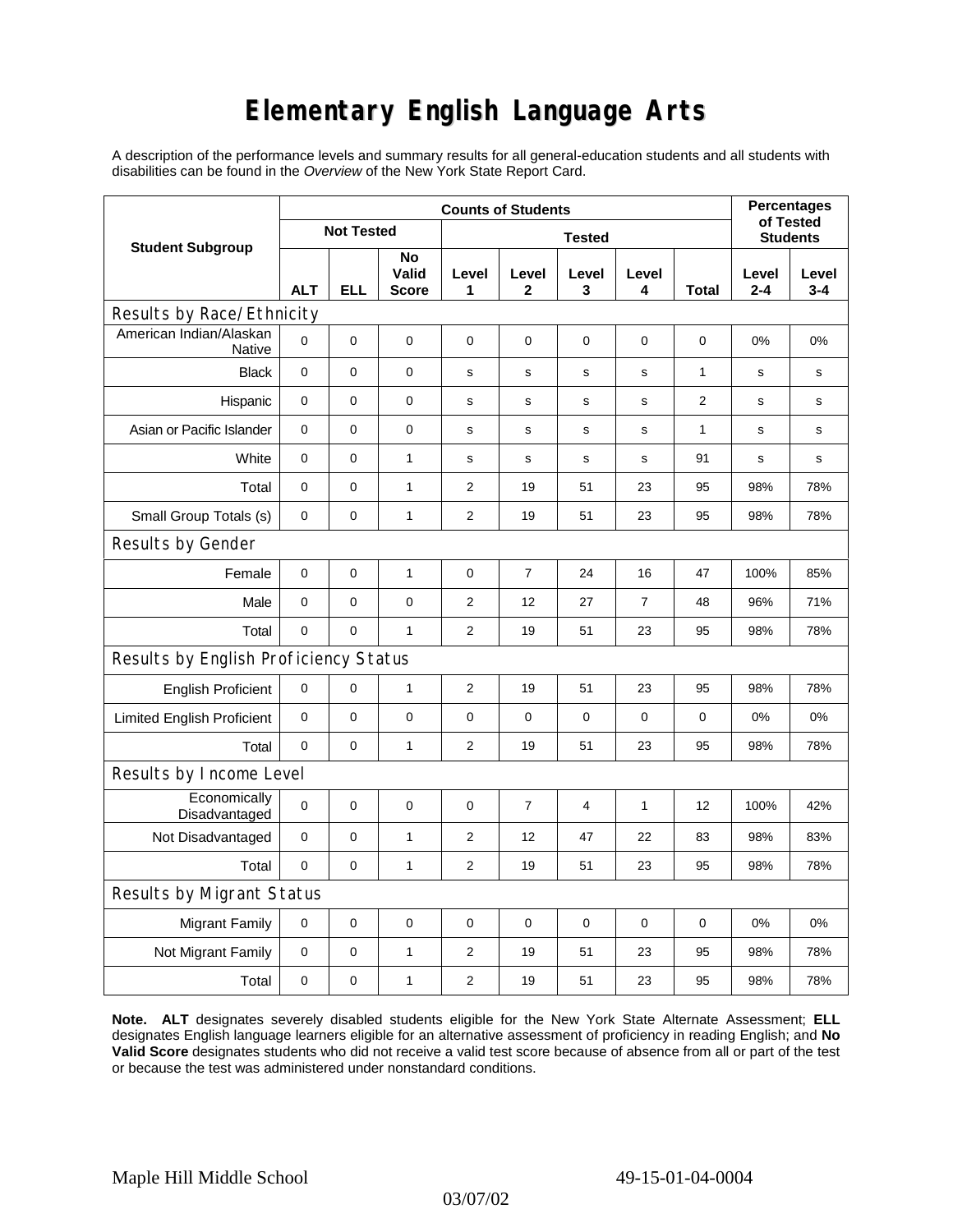# **Elementary Mathematics**

A description of the performance levels and summary results for all general-education students and all students with disabilities can be found in the *Overview* of the New York State Report Card.

|                                          | <b>Counts of Students</b> |              |                             |              |                         |                 |             |                |                  | <b>Percentages</b><br>of Tested |  |
|------------------------------------------|---------------------------|--------------|-----------------------------|--------------|-------------------------|-----------------|-------------|----------------|------------------|---------------------------------|--|
| <b>Student Subgroup</b>                  | <b>Not Tested</b>         |              |                             |              |                         | <b>Students</b> |             |                |                  |                                 |  |
|                                          | <b>ALT</b>                | <b>ELL</b>   | No<br>Valid<br><b>Score</b> | Level<br>1   | Level<br>$\mathbf{2}$   | Level<br>3      | Level<br>4  | Total          | Level<br>$2 - 4$ | Level<br>$3 - 4$                |  |
| Results by Race/Ethnicity                |                           |              |                             |              |                         |                 |             |                |                  |                                 |  |
| American Indian/Alaskan<br><b>Native</b> | $\Omega$                  | 0            | $\mathbf 0$                 | $\mathbf 0$  | $\mathbf 0$             | $\mathbf 0$     | 0           | $\mathbf 0$    | 0%               | 0%                              |  |
| <b>Black</b>                             | $\mathbf 0$               | 0            | 0                           | s            | s                       | s               | s           | $\mathbf{1}$   | s                | s                               |  |
| Hispanic                                 | 0                         | $\mathbf{1}$ | 0                           | s            | s                       | $\mathbf S$     | s           | $\overline{c}$ | $\mathbf s$      | s                               |  |
| Asian or Pacific Islander                | $\mathbf 0$               | 0            | $\mathbf 0$                 | s            | s                       | ${\bf s}$       | $\mathbf s$ | 1              | s                | s                               |  |
| White                                    | $\mathbf 0$               | 0            | $\overline{2}$              | s            | s                       | s               | s           | 90             | s                | s                               |  |
| Total                                    | $\mathbf 0$               | $\mathbf{1}$ | $\mathbf{2}$                | 1            | 4                       | 36              | 53          | 94             | 99%              | 95%                             |  |
| Small Group Totals (s)                   | $\mathbf 0$               | $\mathbf{1}$ | $\overline{2}$              | 1            | 4                       | 36              | 53          | 94             | 99%              | 95%                             |  |
| Results by Gender                        |                           |              |                             |              |                         |                 |             |                |                  |                                 |  |
| Female                                   | $\mathbf 0$               | $\mathbf{1}$ | $\mathbf 0$                 | 1            | 4                       | 16              | 27          | 48             | 98%              | 90%                             |  |
| Male                                     | $\mathbf 0$               | 0            | $\overline{2}$              | 0            | 0                       | 20              | 26          | 46             | 100%             | 100%                            |  |
| Total                                    | 0                         | $\mathbf{1}$ | $\overline{2}$              | $\mathbf{1}$ | $\overline{4}$          | 36              | 53          | 94             | 99%              | 95%                             |  |
| Results by English Proficiency Status    |                           |              |                             |              |                         |                 |             |                |                  |                                 |  |
| <b>English Proficient</b>                | $\mathbf 0$               | 0            | $\overline{2}$              | 1            | $\overline{\mathbf{4}}$ | 36              | 53          | 94             | 99%              | 95%                             |  |
| <b>Limited English Proficient</b>        | $\mathbf 0$               | $\mathbf{1}$ | $\pmb{0}$                   | $\pmb{0}$    | $\mathbf 0$             | $\mathbf 0$     | 0           | 0              | 0%               | 0%                              |  |
| Total                                    | $\mathbf 0$               | $\mathbf{1}$ | $\overline{2}$              | $\mathbf{1}$ | $\overline{4}$          | 36              | 53          | 94             | 99%              | 95%                             |  |
| Results by Income Level                  |                           |              |                             |              |                         |                 |             |                |                  |                                 |  |
| Economically<br>Disadvantaged            | $\Omega$                  | 1            | $\mathbf{1}$                | $\mathbf 0$  | $\mathbf 0$             | 6               | 5           | 11             | 100%             | 100%                            |  |
| Not Disadvantaged                        | 0                         | 0            | $\mathbf{1}$                | $\mathbf{1}$ | 4                       | 30              | 48          | 83             | 99%              | 94%                             |  |
| Total                                    | $\mathbf 0$               | $\mathbf{1}$ | 2                           | 1            | 4                       | 36              | 53          | 94             | 99%              | 95%                             |  |
| Results by Migrant Status                |                           |              |                             |              |                         |                 |             |                |                  |                                 |  |
| <b>Migrant Family</b>                    | $\mathbf 0$               | 0            | $\pmb{0}$                   | $\pmb{0}$    | 0                       | $\mathbf 0$     | 0           | 0              | 0%               | 0%                              |  |
| Not Migrant Family                       | $\mathbf 0$               | $\mathbf{1}$ | $\overline{c}$              | 1            | 4                       | 36              | 53          | 94             | 99%              | 95%                             |  |
| Total                                    | $\mathbf 0$               | $\mathbf{1}$ | $\mathbf{2}$                | 1            | 4                       | 36              | 53          | 94             | 99%              | 95%                             |  |

**Note. ALT** designates severely disabled students eligible for the New York State Alternate Assessment; **ELL** designates English language learners eligible for an alternative assessment of proficiency in reading English; and **No Valid Score** designates students who did not receive a valid test score because of absence from all or part of the test or because the test was administered under nonstandard conditions.

03/07/02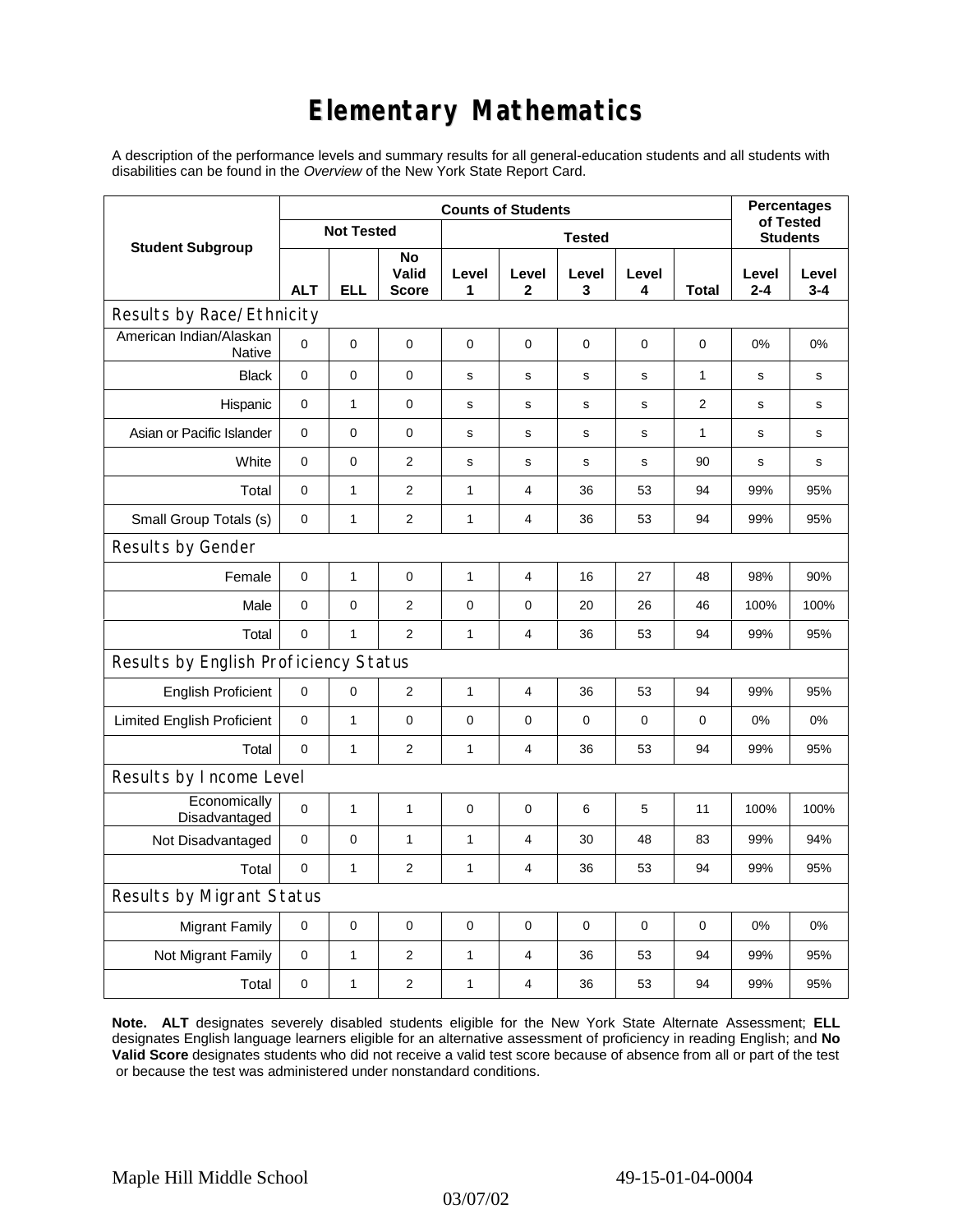### **Middle-Level English Language Arts**

A description of the performance levels and summary results for all general-education students and all students with disabilities can be found in the *Overview* of the New York State Report Card.

|                                       | <b>Counts of Students</b> |             |                                    |             |                       |                 |              |              |                  | <b>Percentages</b><br>of Tested |
|---------------------------------------|---------------------------|-------------|------------------------------------|-------------|-----------------------|-----------------|--------------|--------------|------------------|---------------------------------|
| <b>Student Subgroup</b>               | <b>Not Tested</b>         |             |                                    |             |                       | <b>Students</b> |              |              |                  |                                 |
|                                       | <b>ALT</b>                | <b>ELL</b>  | <b>No</b><br>Valid<br><b>Score</b> | Level<br>1  | Level<br>$\mathbf{2}$ | Level<br>3      | Level<br>4   | <b>Total</b> | Level<br>$2 - 4$ | Level<br>$3 - 4$                |
| Results by Race/Ethnicity             |                           |             |                                    |             |                       |                 |              |              |                  |                                 |
| American Indian/Alaskan<br>Native     | $\Omega$                  | 0           | 0                                  | $\Omega$    | $\mathbf 0$           | $\mathbf 0$     | $\mathbf 0$  | $\mathbf 0$  | 0%               | 0%                              |
| <b>Black</b>                          | 0                         | 0           | 0                                  | 0           | $\mathbf 0$           | 0               | $\mathbf 0$  | 0            | 0%               | 0%                              |
| Hispanic                              | 0                         | 0           | $\pmb{0}$                          | s           | $\mathbf s$           | $\mathbf s$     | s            | 2            | $\mathbf s$      | s                               |
| Asian or Pacific Islander             | 0                         | 0           | $\mathbf 0$                        | $\mathbf 0$ | $\mathbf 0$           | 0               | 0            | 0            | 0%               | 0%                              |
| White                                 | 0                         | 0           | $\mathbf{1}$                       | $\mathbf s$ | ${\tt S}$             | ${\tt S}$       | $\mathbf s$  | 89           | s                | s                               |
| Total                                 | $\mathbf 0$               | 0           | $\mathbf{1}$                       | 3           | 31                    | 39              | 18           | 91           | 97%              | 63%                             |
| Small Group Totals (s)                | 0                         | 0           | $\mathbf{1}$                       | 3           | 31                    | 39              | 18           | 91           | 97%              | 63%                             |
| Results by Gender                     |                           |             |                                    |             |                       |                 |              |              |                  |                                 |
| Female                                | $\mathbf 0$               | 0           | $\pmb{0}$                          | 0           | 15                    | 25              | 8            | 48           | 100%             | 69%                             |
| Male                                  | 0                         | 0           | $\mathbf{1}$                       | 3           | 16                    | 14              | 10           | 43           | 93%              | 56%                             |
| Total                                 | 0                         | 0           | $\mathbf{1}$                       | 3           | 31                    | 39              | 18           | 91           | 97%              | 63%                             |
| Results by English Proficiency Status |                           |             |                                    |             |                       |                 |              |              |                  |                                 |
| <b>English Proficient</b>             | 0                         | 0           | $\mathbf{1}$                       | 3           | 31                    | 39              | 18           | 91           | 97%              | 63%                             |
| <b>Limited English Proficient</b>     | $\pmb{0}$                 | 0           | $\pmb{0}$                          | $\mathbf 0$ | $\mathbf 0$           | 0               | $\mathbf 0$  | 0            | 0%               | 0%                              |
| Total                                 | $\mathbf 0$               | 0           | $\mathbf{1}$                       | 3           | 31                    | 39              | 18           | 91           | 97%              | 63%                             |
| Results by Income Level               |                           |             |                                    |             |                       |                 |              |              |                  |                                 |
| Economically<br>Disadvantaged         | $\mathbf 0$               | 0           | $\mathbf{1}$                       | 0           | 8                     | $\mathbf 0$     | $\mathbf{1}$ | 9            | 100%             | 11%                             |
| Not Disadvantaged                     | $\mathbf 0$               | 0           | 0                                  | 3           | 23                    | 39              | 17           | 82           | 96%              | 68%                             |
| Total                                 | $\mathbf 0$               | $\mathbf 0$ | $\mathbf{1}$                       | 3           | 31                    | 39              | 18           | 91           | 97%              | 63%                             |
| <b>Results by Migrant Status</b>      |                           |             |                                    |             |                       |                 |              |              |                  |                                 |
| <b>Migrant Family</b>                 | 0                         | 0           | 0                                  | $\mathbf 0$ | $\mathbf 0$           | 0               | 0            | 0            | 0%               | 0%                              |
| Not Migrant Family                    | 0                         | 0           | $\mathbf{1}$                       | 3           | 31                    | 39              | 18           | 91           | 97%              | 63%                             |
| Total                                 | 0                         | 0           | $\mathbf{1}$                       | 3           | 31                    | 39              | 18           | 91           | 97%              | 63%                             |

**Note. ALT** designates severely disabled students eligible for the New York State Alternate Assessment; **ELL** designates English language learners eligible for an alternative assessment of proficiency in reading English; and **No Valid Score** designates students who did not receive a valid test score because of absence from all or part of the test or because the test was administered under nonstandard conditions.